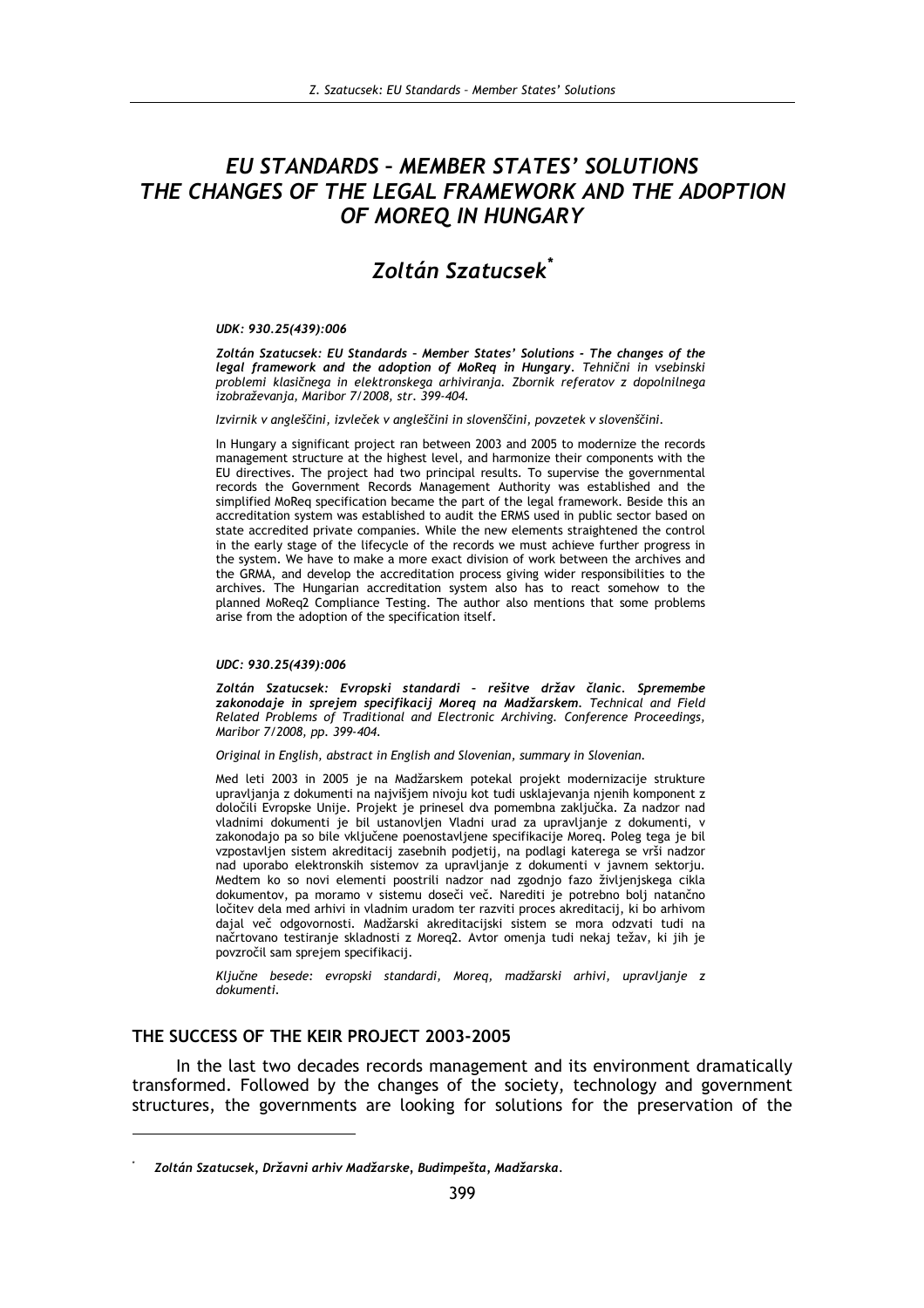contemporary written heritage in cooperation with archives. In Hungary a significant project was running between 2003 and 2005 to modernize the records management structure at the highest level, and harmonize their components with the EU directives. The project started in November 2003, with the cooperation of the Prime Minister's Office responsible for the records management in general, the Ministry of Internal Affairs, responsible for the national confidential records, the Ministry of Defense, responsible for the NATO and EU confidentials, the Ministry of Informatics Telecommunication, responsible for the technological regulation of and communication systems, the Ministry of National Cultural Heritage, superior of the public archives and the Ministry of Justice, responsible for legal harmonization.

The long list shows some of the primal obstacles of efficiency: the exceedingly decentralized processes and parallelism of competences. The project had two principal results. To supervise the governmental records management a new organization was established. The Government Records Management Authority, under the umbrella of the Ministry of Internal Affairs, filled the gap in the control of the non-permanently preserved records. Prior to that, the PMO had a responsibility, but it had not proved particularly active.

The GRMA had a specific responsibility: besides the general regulation, it had to approve the agencies' relevant policies and make regular control of record creators. The other important step was the adoption of MoReq. The specification backed by the European Commission became a successful and fundamental document in the planning phase of the ERMS. Although there are similar standards around the world from Canada to Australia, Moreg is the first international standard. Its success is illustrated by the fact that it has been translated into 13 languages.

The TNA 2002 model already incorporated a number of key requirements from MoReq, also DOMEA in Germany, NOARK in Norway are moving towards Moreq and the recommendation was adopted as the technical part of a national standard in Slovenia. In 2005 as a result of the above-mentioned Hungarian project, the simplified version of MoReq recommendation became a component of the legislation framework. Since then all new ERMS applications in the public sector had to comply with these requirements. To audit the software, a system was established based on state accredited private companies, whose business model was widely spread for quality control in Hungary in the different areas of the public sector from language exams to food safety. At present there are four companies accredited by the National Accreditation Body for this activity.



Generally the control on the record creators has strengthened. Today not only the archives but also a ministry level organization has an eye on the records management, which involves the promise for raising the quality of archival acquisitions. The GRMA plays an active role in the regulatory work. The previously slow reacting legal framework is changing every year now, giving the opportunity for the flexible adaptation to the permanently changing institutional, technological and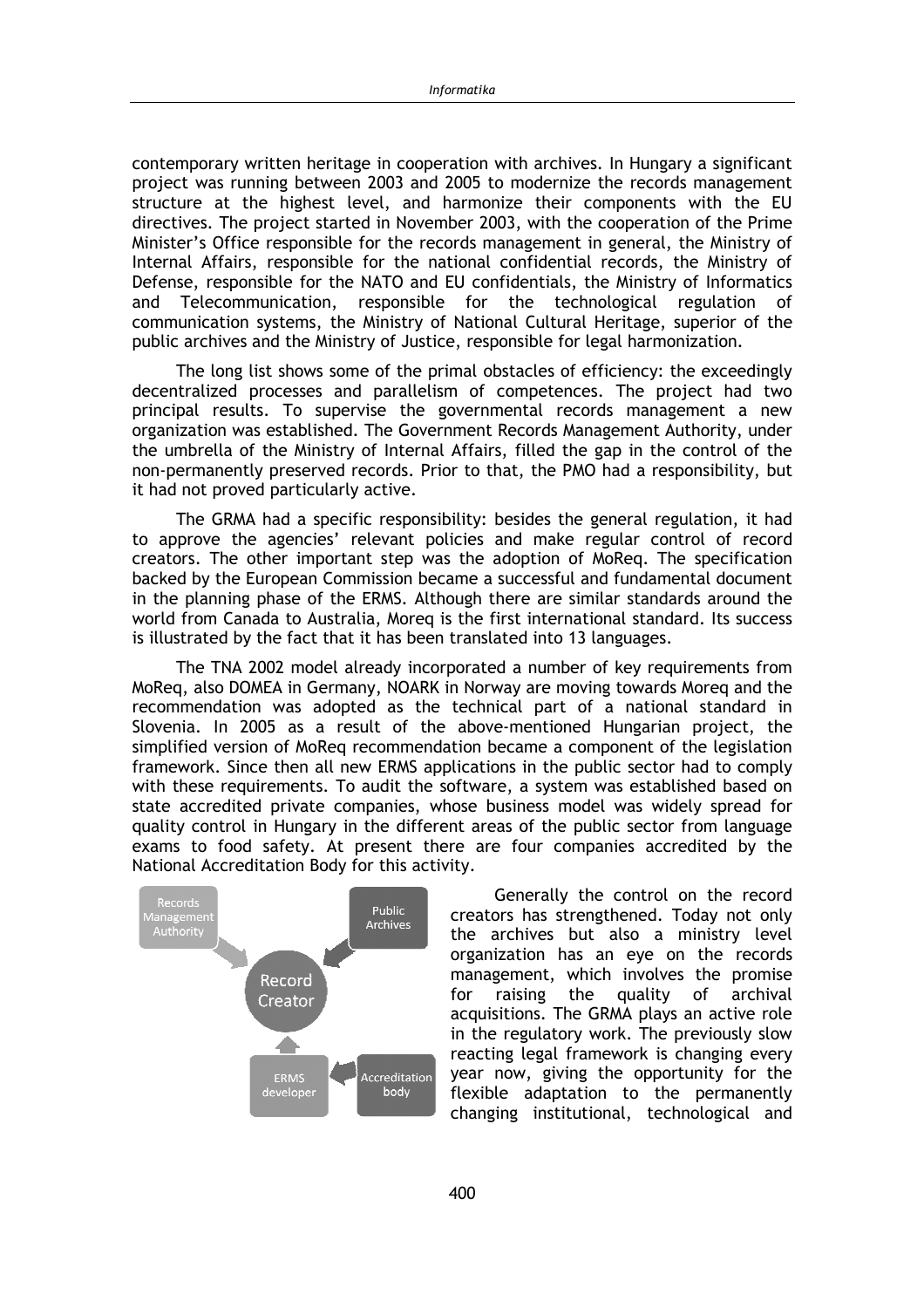professional environment. The accreditation is the third component of the control structure, and the MoReg adoption means that Hungary is actively looking for the opportunities to deepen the integration process.

### NEW PROBLEMS AND STUBBORN DIFFICULTIES

Two years after the project, we also had to enumerate new problems raised by the system. The GRMA became strong because it worked with the influence of a ministry, but compared to the archives, it has fewer experiences in records management. After the government changes in 2006, GRMA started to work in the Ministry of Local Government and Regional Development which has a less important role in central governmental issues than its predecessor, the Ministry of Internal Affairs. The GRMA has limited staff as opposed to its wide range of responsibilities, and the competencies of the GRMA and the archives cannot be distinguished properly. Nevertheless, a kind of division of work is forming between the two participants, for example in the approval of policies the GRMA concentrates on legal issues while the archives on the records management process.

Some problems arise from the adoption of MoReg. Needless to go far, there are difficulties caused by the translation and application of the definitions, and not only the usual interpretation problems of the record-file-documentum in the electronic environment. The Anglo-Saxon records management tradition hardly adaptable to the Central European environment, the specification had certain elements, which are unknown to our systems. The retention schedule in Hungary is very simple in comparison to the multi-dimensional retention periods the MoReq requires. Consequently it would not be easy to force our record creators to accept

it. In the course of the adoption we had to simplify the original version in many fields. The MoReq contains 390 requirements - the Hungarian regulation has 92, contrary to the 127 metadata elements, we have only 49, also the MoReq specification takes up 100 pages, while our document only 10. The original purpose of the MoReg was to be a kind of s guideline for the record creators in the planning phase of the software development process, but by the success of the document, countries have started to use it not as recommendation but as obligatory requisition. This raises new problems for the universal adoption (different countries, institutions with different complexity), which forced the developers to lessen the strictness with the inauguration of the zero chapters, and consider the development of a "MoReq light".

We must seek further progress in our compliance testing. Some argue that the market-directed process questions the quality of the accredited product where the audited companies are competing for contracts. Secondly, in the process a general product is certified not the actual implementation. We do not have information whether it leads to problems, because, and this is also a questionable element of the system, the archives have no feedback from the accreditation process. Neither the GRMA nor the archives have daily experiences with the products, and therefore the archives have limited influence on keeping regulations up to date in this constantly changing environment.

The rules of accreditation apply only to the "electronic records management systems", not to databases. But present law defines records in such a way that format or structure is irrelevant. Most of ERMS are technically databases, but in many contemporary information systems the classical records are dissolving. Mainly the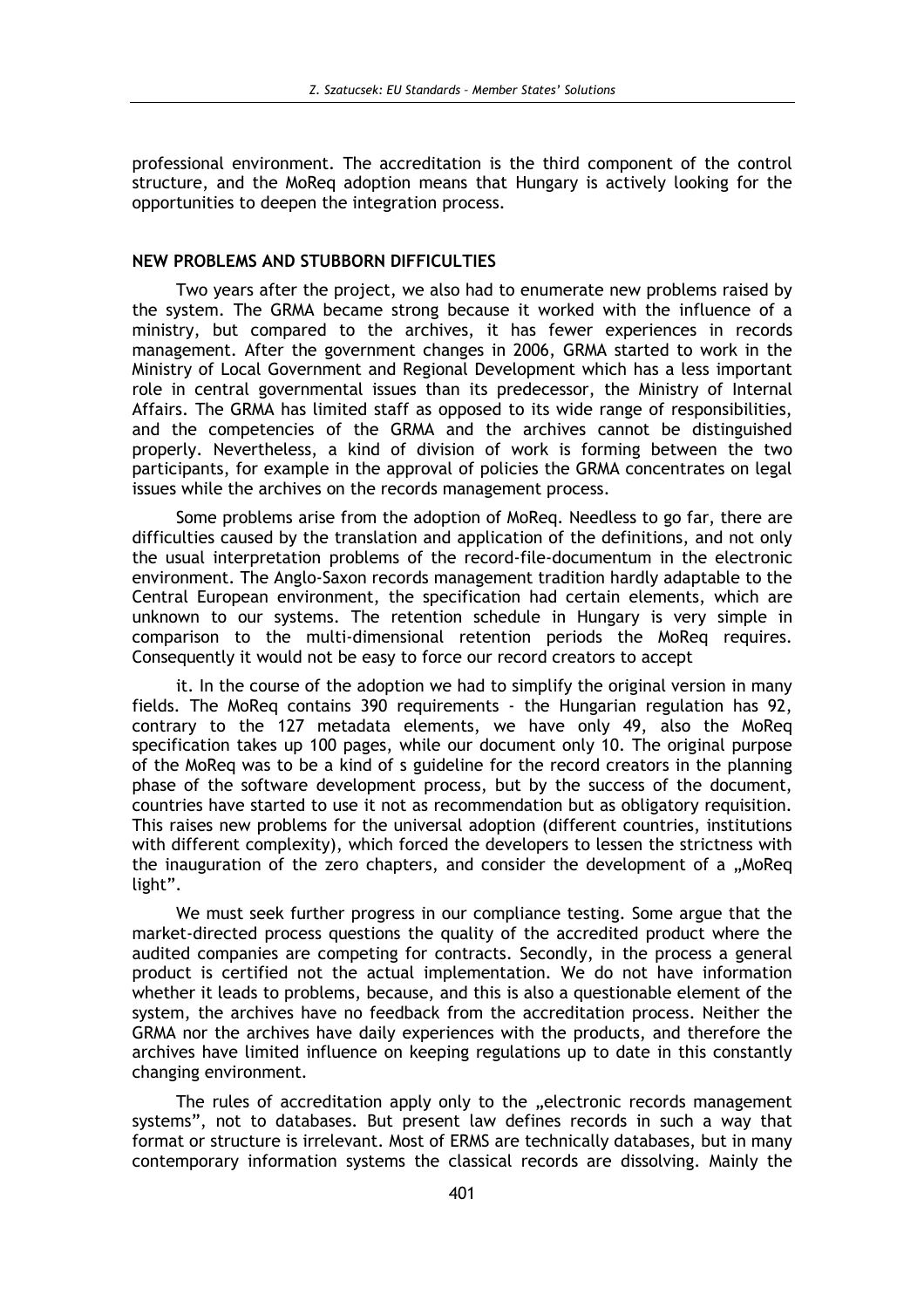administrative actions of the state - creating a massive bulk of data - are breaking with the unity of the traditional paper based record. For example, when the National Transport Authority registers the motor vehicle owner's application for the regular technical test, they do the test promptly and the positive test results in no formal permit or certificate - neither in paper nor electronically - only a tick in the appropriate checkbox made by the officer. Although we are not over the recorddocumentum-file definition problems - the data, created in this way, are records, and the system in which they are produced is ERMS.

The Hungarian accreditation system has to react somehow to the planned MoReg2 Compliance Testing. The national level supplementary testing, proposed by the Slovenian delegate in the DLM Member Meeting in Lisbon in November 2007, met resistance from the defenders of the open EU software market. Amid the overall enthusiastic reception of the MoReq2, the Hungarian experience also warns to the potential difficulties of the inauguration. More and more record creators are afraid of the costs caused by the binding standard. From the 1<sup>st</sup> of January 2007 accredited software could be implemented only, and 2008 was the deadline for the software being used. The latter has been postponed to 2009 while many public record creators are searching for loopholes in order to get off less expensive. The lawyers of the Hungarian National Bank or the Government Debt Management Agency proclaimed that these organizations are not public record creators. Many others argue their application is not an ERMS but a database. There are also massive, reliable systems working for long time which have to make fundamental changes and build in never used components to their systems to meet requirements formally.

While we have advanced in the control of records management, some other areas remained problematic. The shortened institutional lifecycle has a serious impact on the records, especially on electronic records. Only two out of six ministries, which participated in the records management reform project (KEIR) in 2003, still exist today. We, archivists, are trying to form a systematic pre-ingest activity, but actually we are chasing after the records with more or less luck. It is hard to get rid of the physically existing papers, but the simple carelessness could cause irrevocable losses to the electronic records. The other consequence of the rapid inner and outer transformations of the electronic record creators is that the connection between the creator and the archival fond became more complex. One database or ERMS contains data of several creators. In 2006 during the transformation (simplification) of the ministerial system, many records management systems of ceased ministries were migrated to the merged system of the descendant  $ministry.<sup>1</sup>$ 

The obvious solution would be the registry of ERMS in the public sector based on obligatory notification toward the GRMA and the shorter acquisition period<sup>2</sup>. which meant the increasing roles of the archives in the active period of the records, raising both practical and theoretical problems. MoReg2 has reguirements for hybrid records, but we found that the question cannot simplify the problem of different media. The NAH launched a research in 2005 on the electronic record keeping practice of government bodies. A mixed system with hybrid records was found almost

Szatucsek Zoltán: A kormányzati szerkezetátalakítás és az elektronikus iratok. Archival Review 2006. 2. pp. 24- $30.$ 

Jan Dalsten Sørensen: From IT System to the Archives. In: Tehnični in vsebinski problemi klasičnega in elektronskega arhiviranja. 4. zbornik, Maribor. 2005.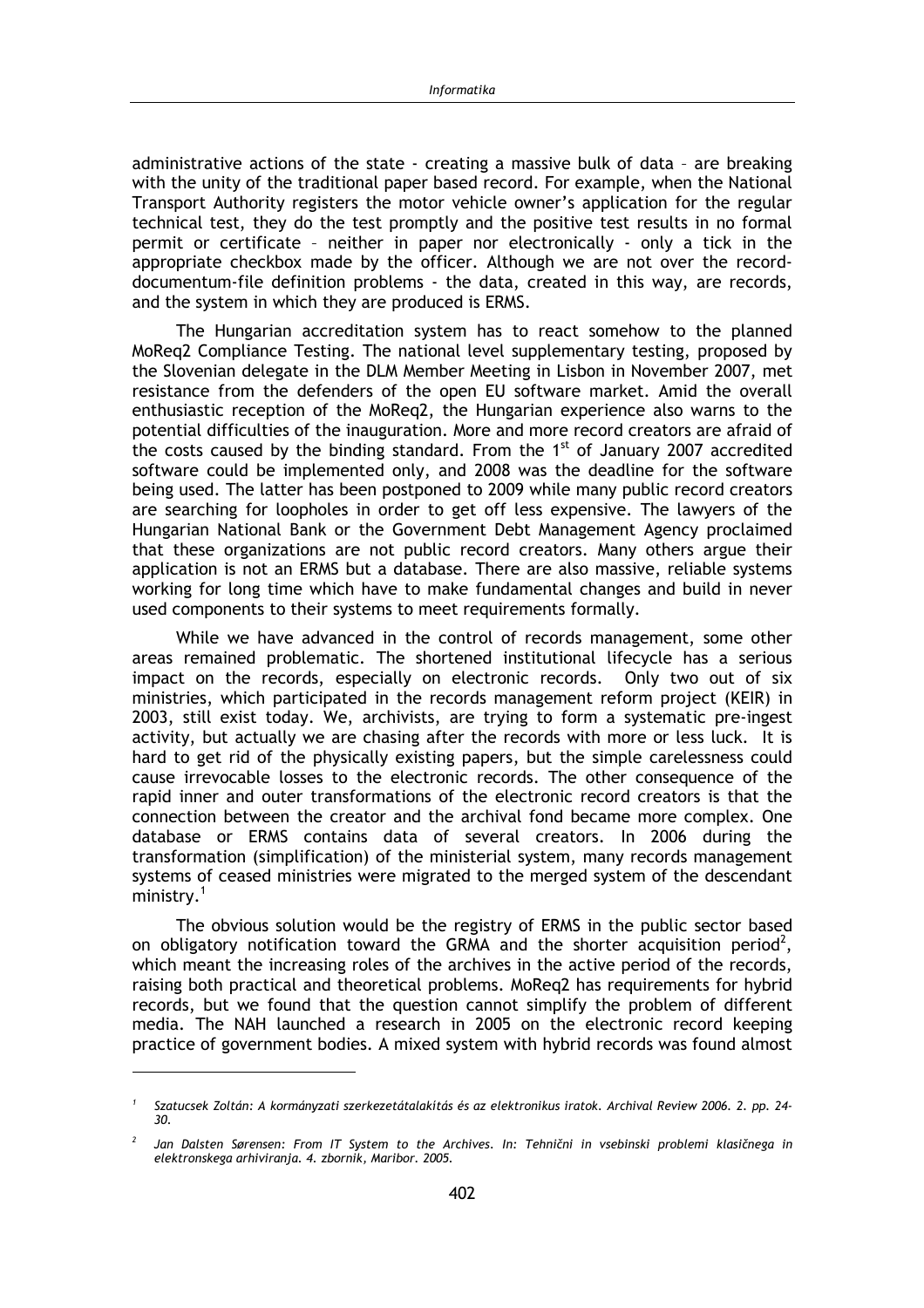everywhere. But this means not only the parallel usage of paper and electronic records, but also a kind of functional coexistence. The electronic records have a strong communication and registry function, and the papers are kept mainly for documentation, authenticity and short-term usage. The dividing purposes cause changes in the content of the records as well. The case files do not contain the whole decision process, but only their results. The files became meaningless without the drafts and instructions.

#### **SOME GENERALIZATIONS**

The increasingly complex bureaucracy, the fast growing and quickly spreading communication technologies are forcing the archives to react by trying to intrude at the early stages of the records management process. The life-cycle concept and the interventionist idea articulated first in the US where the records manager and archivist professions were born simultaneously under the pressure of the enormous quantity of WWII records.<sup>3</sup> "The management of records, from the time of their creation up to and including the time they are accessible in an archival agency is essentially one process and one problem for the solution of which the archivist and the records administrator must cooperate." stated Ernst Posner shortly after the war. $<sup>4</sup>$ </sup>

In Central Europe this principle interweaved deeply with the centralization efforts of the political regimes. In Hungary after the fall of the extremely centralized early 50s, the framework of the archival roles formed in 1969. From the sixties, the supervision of the creation and handling of the public records became a duty of the archives. The current Hungarian Act on Archives is also not exclusive about the public archives but in its approach integrates the whole lifecycle of all public records.

But there is an immense contradiction between the renewal of interventionism in archival theory and the actual place of the archives in the society. In the more and more complex environment many factors undermine the belief in the total archives concept. Beside the overall skepticism of the postmodern era on centrally manageable cultural content, the changing technologies, and the desire for less expensive and more efficient government institutes are affecting the societies. Decisive actions are increasingly falling outside our sphere of influence while the efficiency of the traditional control methods is declining. We have to face our loosening impact on record creating. David Bearman has suggested that archives must abandon their "custodial identity, assumptions, and methods of operation." The managers of archives need to see themselves not as custodians but as policy makers or auditors, or else they risk being "politically irrelevant, professionally inadequate, economically unaffordable, and culturally ineffective."<sup>5</sup>

Philip C. Brooks: The Selection of Records for Preservation. American Archivist 3. October 1940., p. 226.

Ouoted by Karl L. Trever: The Organization and Status of Archival Training in the United States. The American Archivist 11., April 1948., p. 159.

David Bearman: An Indefensible Bastion: Archives as a Repository in the Electronic Age, in D. Bearman, ed., Archival Management of Electronic Records, Archives and Museum Informatics Technical Report No. 13. 1991., p. 23.